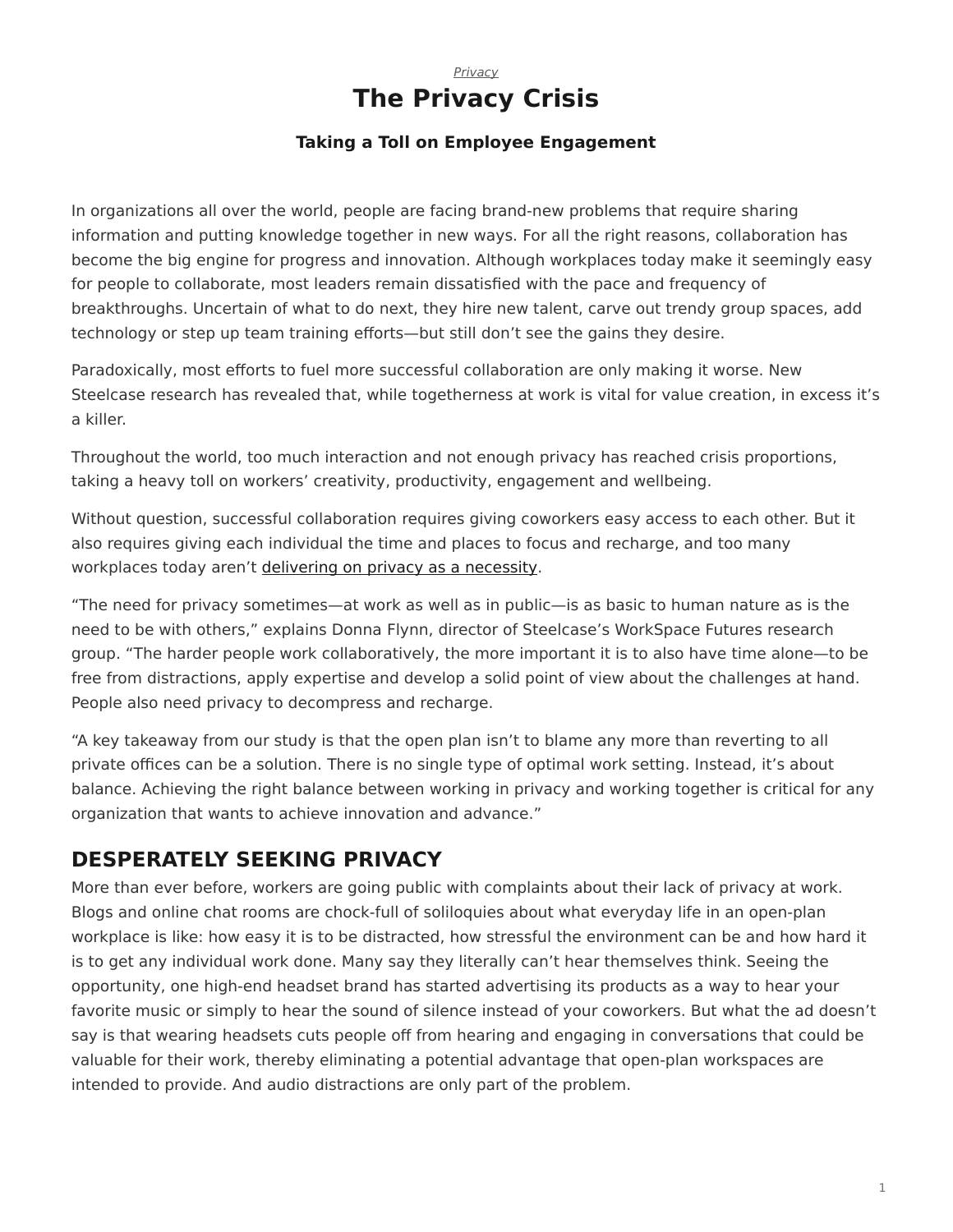Meanwhile, beyond the chatter of cyberspace and advertising, other strong signals have been mounting that workers' lack of privacy is a problem that needs C-suite attention ASAP.

Gallup's recent report on the State of the Global Workplace found only 11 percent of workers around the world are engaged and inspired at work, and 63 percent are disengaged—unmotivated and unlikely to invest effort in organizational goals or outcomes. But slicing the data shows that, at least in the United States, those who spend up to 20 percent of their time working remotely are the most engaged of all workers surveyed. This finding suggests that these engaged workers are able to balance collaboration and interaction with colleagues at the office and are working remotely to achieve the privacy they need for some of their individual work. And yet, many business leaders recognize that sending people home anytime they need privacy isn't efficient and it can threaten versus strengthen innovation by diluting the cultural "glue" that inspires workers and keeps them connected to the organization's goals.

Moreover, a recent Steelcase study of the workplace conducted by the global research firm IPSOS of more than 10,500 workers in Europe, North America and Asia confirms that insufficient privacy in the workplace is an issue throughout the world. The survey results show that being able to concentrate, work in teams without being interrupted or choose where to work based on the task are frequently unmet needs.

Yet the 11 percent of workers who had more privacy and were more satisfied with their workplace overall were also the most engaged. Conversely, employees highly dissatisfied with their work environment were the least engaged. This study confirms observations by Steelcase researchers: The workplace has a very real impact on employee engagement.

# **WORKPLACE SATISFACTION BOLSTERS EMPLOYEE ENGAGEMENT**

A Steelcase survey conducted by the global research firm IPSOS shows a strong correlation between employees' satisfaction with their work environment and their level of engagement.

Only 11 percent of respondents were highly satisfied with their work environment; they were also the most highly engaged. These respondents agree their workplace allows them to:

| 98% | concentrate easily                                          |
|-----|-------------------------------------------------------------|
| 97% | freely express and share ideas                              |
| 95% | work in teams without being interrupted                     |
| 88% | choose where to work within the office, based on their task |
| 95% | feel relaxed, calm                                          |
| 97% | feel a sense of belonging to their company and its culture  |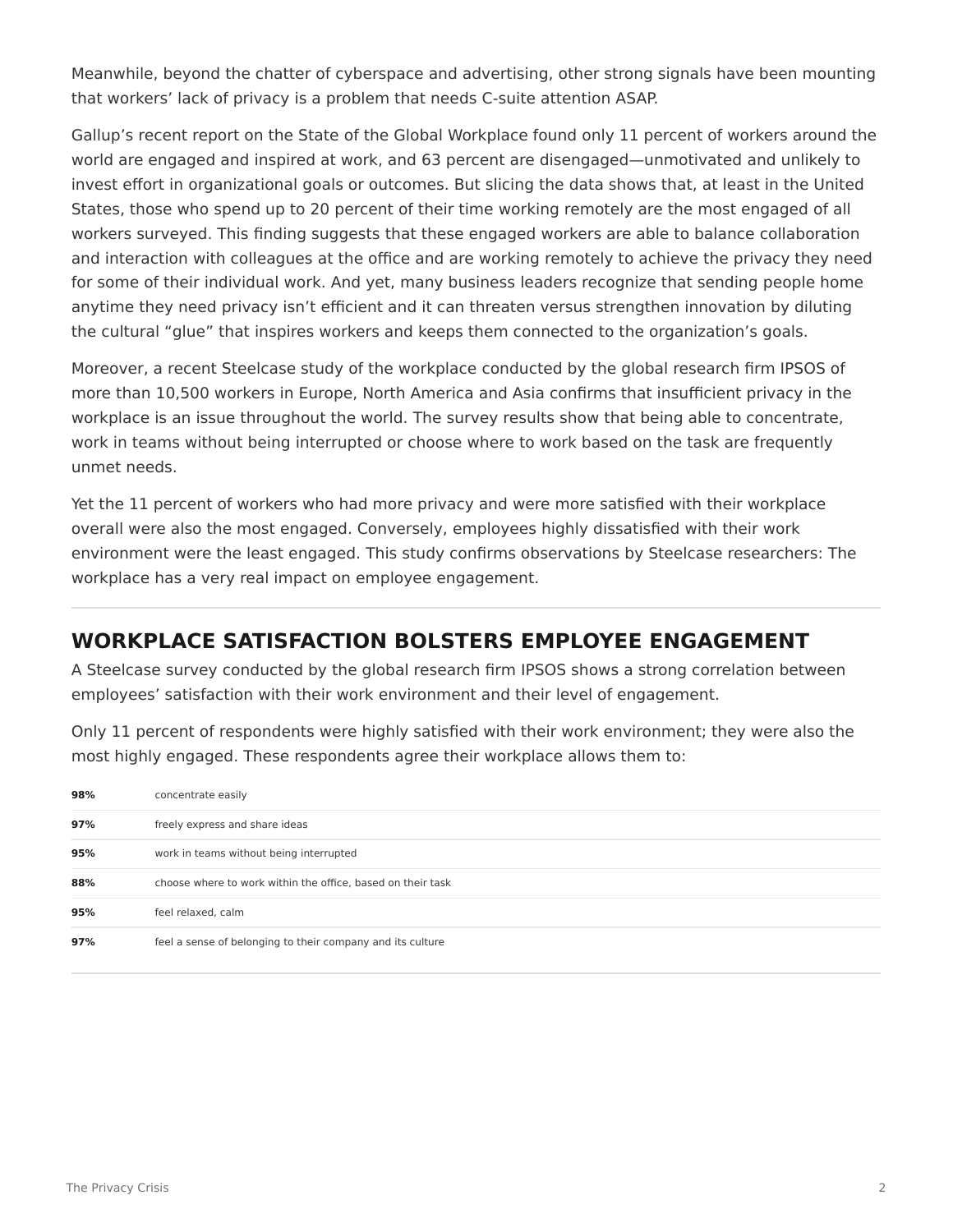# **COST OF DISENGAGEMENT**

| <b>USA</b>            | \$450 - 550B |
|-----------------------|--------------|
| Germany               | €112 - 138B  |
| <b>Australia</b>      | \$54.8B      |
| <b>United Kingdom</b> | $£52 - 70B$  |

*2013 State of the Global Workplace Report, Gallup*

# **AN EPIDEMIC OF OVERWHELM**

One condition that impacts workplace satisfaction and thus engagement is when employees have no choice but to work in environments that are saturated with stimuli. According to Susan Cain, author of the bestseller, "Quiet: The Power of Introverts in a World that Can't Stop Talking," many people perform best without others around them constantly. Despite this, she contends, teamwork is often elevated above all else. The result can be a psychological phenomenon that has been coined as "groupthink"—people's natural inclination to succumb to peer pressure and go along with others rather than to risk being isolated by contributing a differing point of view.

The way forward, according to Cain, is "not to stop collaborating face-to-face, but to refine the way we do it." Instead of providing only open-plan work settings, Cain urges organizations to "create settings in which people are free to circulate in a shifting kaleidoscope of interactions," and then be able to disappear into private spaces when they want to focus or simply be alone.

David Rock, a performance management consultant and author of "Your Brain at Work," points to the latest findings from neuroscience. Most workers, he says, are suffering from "an epidemic of overwhelm" due to huge increases in the amount of information we're expected to deal with every day and a significant increase in the distractions that come our way. Science has shown that the human prefrontal cortex, where most knowledge work processes take place, is small, energy-hungry and very easily distracted, Rock notes. Many researchers' work has proven that any belief that people can successfully multitask is essentially wishful thinking. Humans can give controlled, full attention to just one thing at a time. When we try to pay attention actively to any two memory-dependent tasks at once, we're easily distracted and end up doing neither one well. Given this reality, achieving peak performance in today's work environments has become much more challenging than it was even just a few years ago.

"As we got better at sharing information and building software and techniques and tools for collaborating, we're leveraging the fact that information travels literally at the speed of light… And so with all this efficiency of information flow and of communication, we're hitting up against the final bottleneck, which is our ability to pay attention and make decisions. In the average morning download of emails, many people have to process in a half hour what your brain probably needs a day or two to process at the right kind of pace… We're definitely stretching our capacities in some challenging ways," says Rock.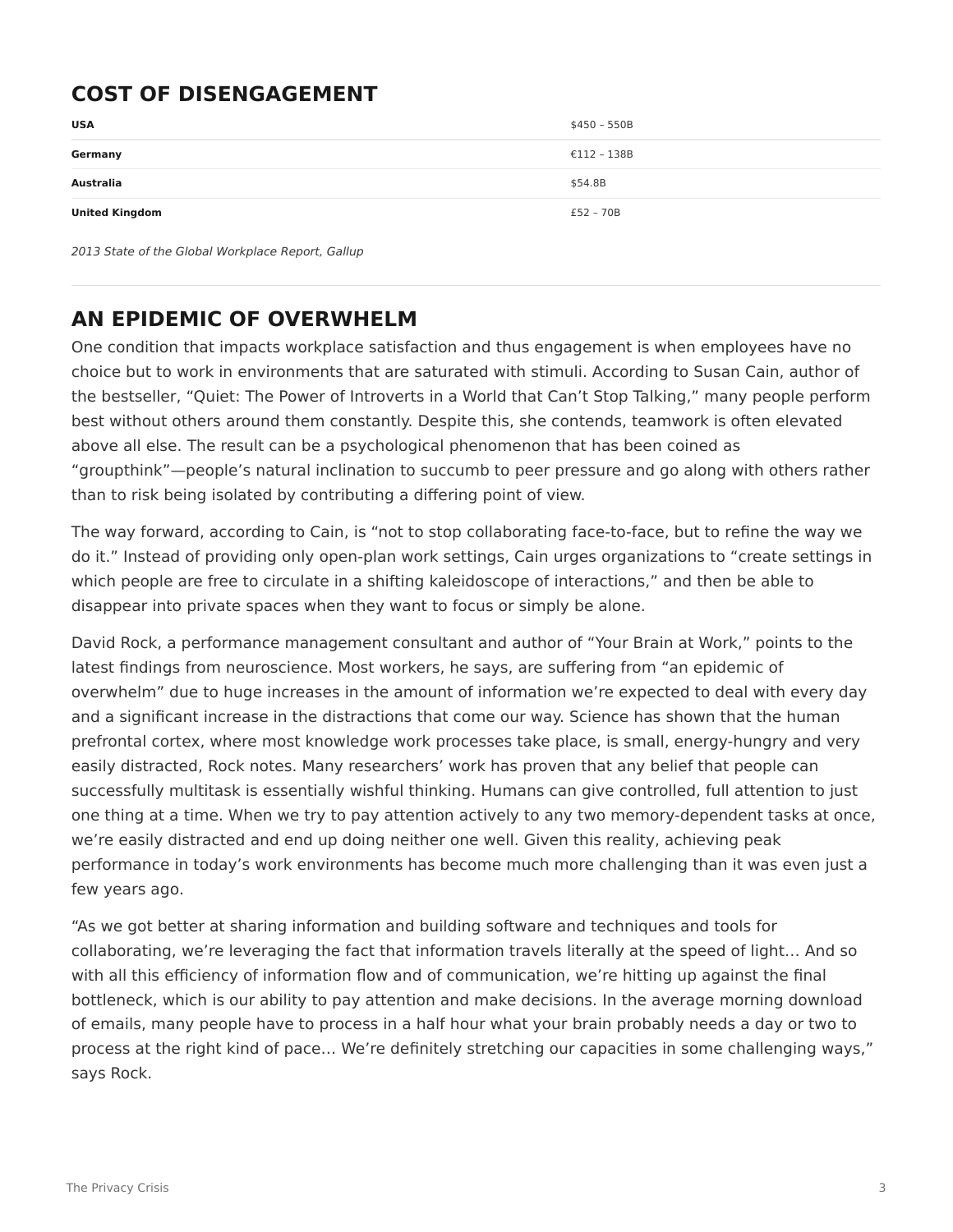Office workers are interrupted as often as every three minutes by digital and human distractions. These breaches in attention carry a destructive ripple effect because, once a distraction occurs, it can take as much as 23 minutes for the mind to return to the task at hand, according to recent research done at the University of California.

The problem, Rock explains, is that the network in the brain that controls impulses —known as the brain's braking system—is easily tired. This means that once we're distracted by something, it's harder to stop ourselves from being distracted by something else. He makes the comparison of using your foot as a brake on a motorcycle. "Your foot is very effective until you start to move. It's a little bit like that with distractions. Before you're distracted, you can stop yourself from being distracted. But once you start being distracted, once you start moving, your brakes don't work very well."

# **OVEREXPOSED?**

Spatial perceptions have played an important role in the survival of the human race, and significant implications from our evolutionary past remain rooted in our psyches today.

"We prefer landscapes that give us a clear view of what's happening around us —open places that offer a broad vantage as part of a group — as well as ready refuge places where we can hide if needed," explains Meike Toepfer Taylor, a Coalesse design researcher. In other words, while the watering holes and caves of our ancestors have been replaced by gathering places and private enclaves in our offices today, people's needs for both types of settings are basic and instinctive.

### **"External distractions —things like sound or what we see— can be controlled in the environment, but it's really up to each individual to figure out how to control internal distractions. A big insight from our research was that the way each person controls distractions is very different."**

**DONNA FLYNN** | Director of Steelcase's WorkSpace Futures

For many companies, it now appears that there is too much emphasis on open spaces and not enough on enclosed, private spaces.

"A lot of businesses are now struggling with the balance of private and open spaces," says Flynn. "There's mounting evidence that the lack of privacy is causing people to feel overexposed in today's workplaces and is threatening people's engagement and their cognitive, emotional and even physical wellbeing. Companies are asking questions like, 'Have we gone too far toward open plan… or not done it right? What's the formula? What kind of a workplace should we be creating? '"

As a human issue and a business issue, the need for more privacy demands new thinking about effective workplace design, says Flynn.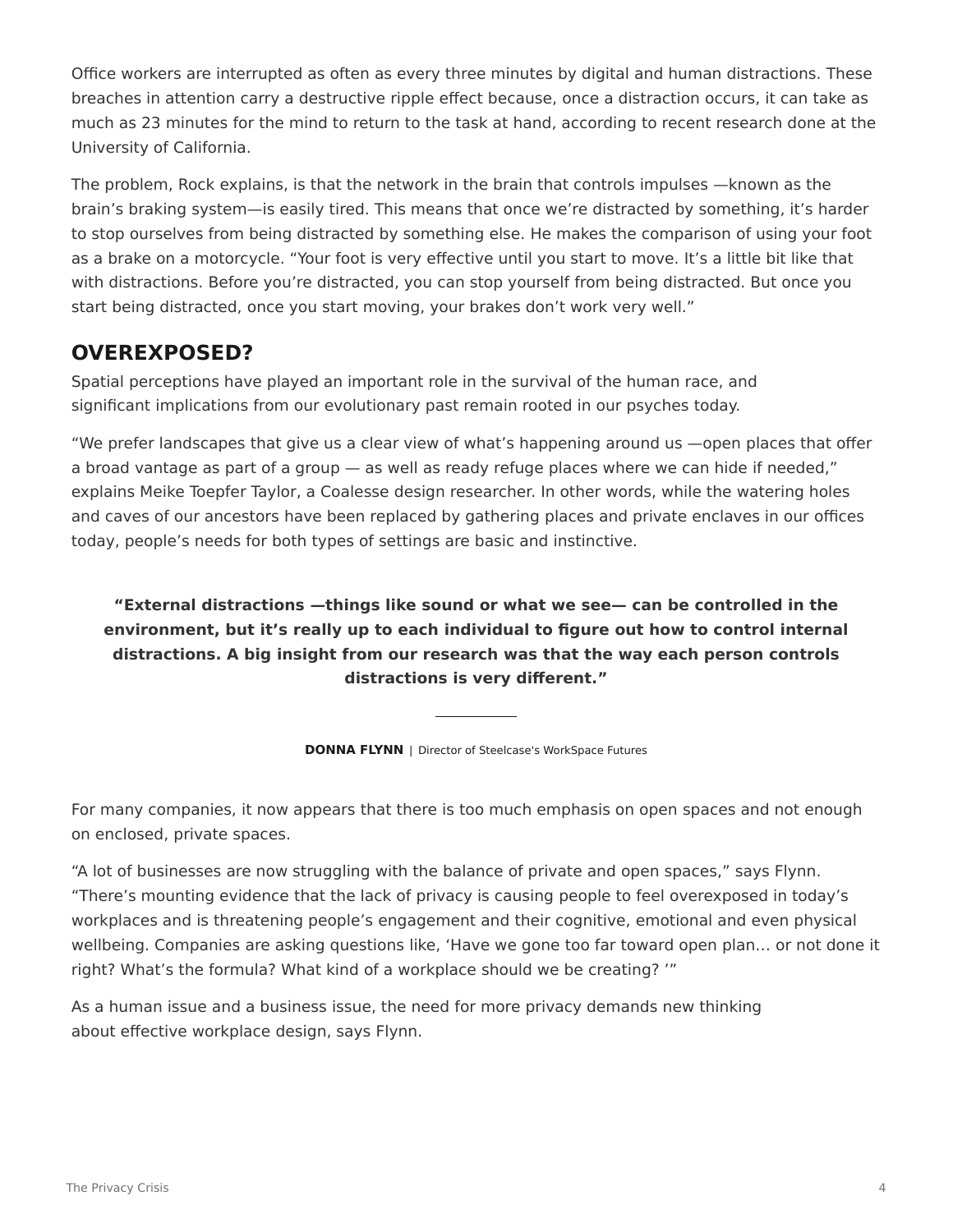Most people think about privacy in terms of other people bothering us, but it's really about control, say Steelcase researchers.

"When Steelcase started looking into privacy in the early 1980s, our researchers were primarily exploring spatial properties, especially the analytics of sound management. By the early '90s, they had synthesized a solid understanding of four mechanisms that regulate privacy in the physical setting: acoustical, visual, territorial and informational. In other words, privacy in any setting is determined by what you hear, what you see, how you define your boundaries and/or what kind of information is revealed and concealed.

"But now we live in an online world as well as a physical one. At the same time that it's brought us closer, technology has invaded people's privacy, exacerbating concerns and sensitivities. We wanted to know more about current human needs for privacy and the types of privacy experiences that are important to workers today. We realized we needed to look deeper and apply a new lens," explains Melanie Redman, a member of the Steelcase WorkSpace Futures team that recently researched privacy by surveying, interviewing and observing workers in North America, Europe and Asia.

# **PRIVACY IN PHYSICAL SETTINGS**

According to Steelcase research, people instinctively evaluate four, often-overlapping mechanisms that determine if a space can provide the type of privacy experience they seek:

**Acoustical privacy:** Undisturbed by noise and/or able to create noise of your own without disturbing others.

**Visual privacy:** Not being seen by others and/or freeing yourself from sight-induced distractions. **Territorial privacy:** Claiming a space and controlling it as your own (olfactory privacy is a subset). **Informational privacy:** Keeping content (analog and/or digital) and/or a conversation confidential.

As a result of their work, the Steelcase researchers framed the basic psychological context for individual privacy into two spheres: information control—what others can know about us—and stimulation control—managing distractions. They found patterns that were consistent globally: Today's workers repeatedly shift between revealing and concealing themselves, and between seeking stimulation and blocking it out.

"The most surprising thing to us was how universal the need for privacy is in today's world. We expected that in countries like China, which has a very collectivist culture, privacy might be less of a need than in countries like the United States, where individualism is prized. But what we discovered is that people all over the world want privacy at times. In different cultures, they may seek it primarily for different reasons and in ways that are permitted in their culture, but the need for privacy sometimes—at work as well as in public—is as important to people as is the need to be with others," says Wenli Wang, who conducted Steelcase's privacy research in China.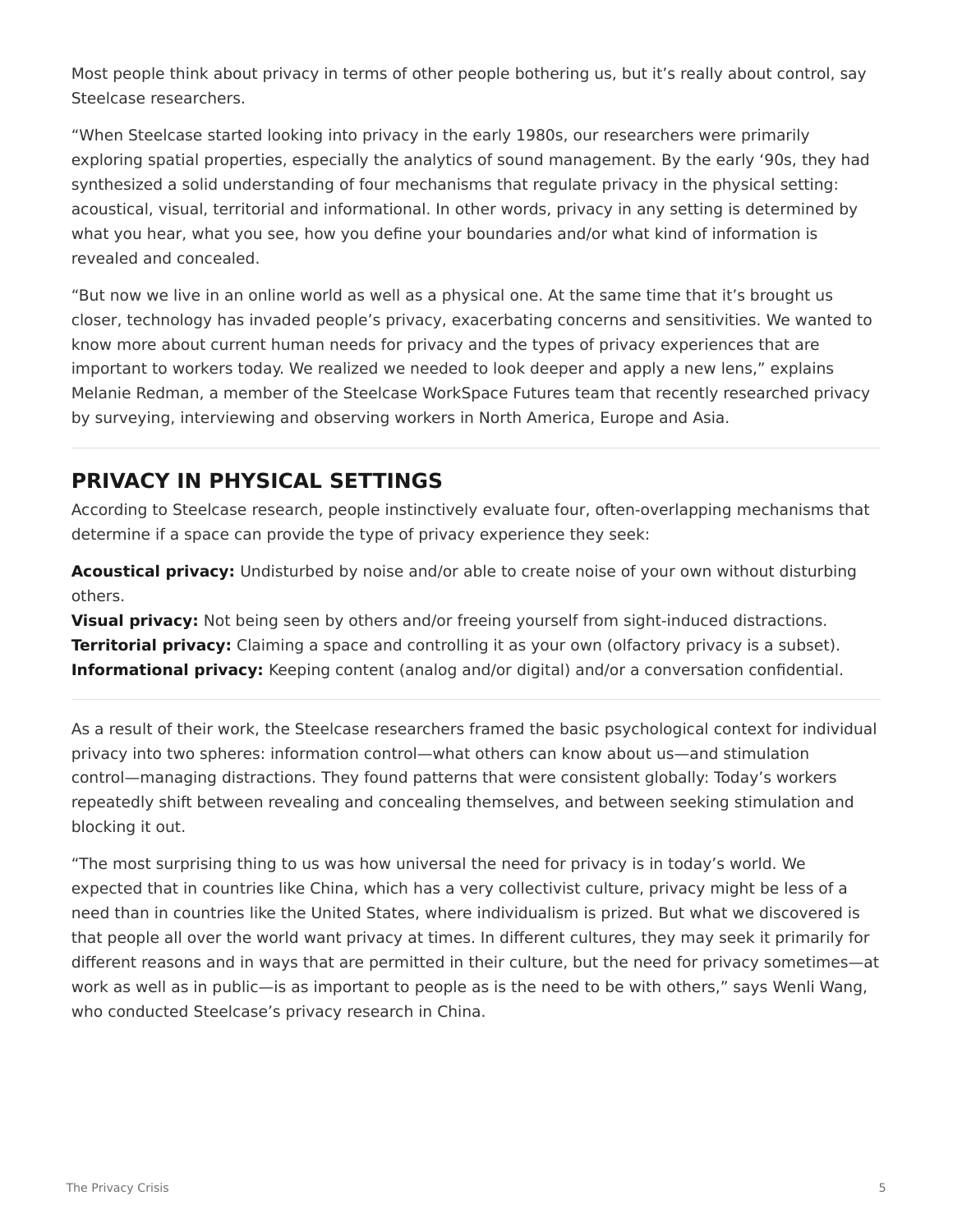People in Western countries seek privacy at work most often in order to manage distractions, whereas in China the primary motivation is to keep information and one's self outside of others' sight, explains Wang. "In China, people don't think about individual privacy in the same way that Westerners do. In the Western world, it's more often about stimulation control. Being distracted isn't as much of a talking point here in China. It's more about information control, keeping personal information from others and getting away from other people watching you. That's challenging at work because workstation density is fairly extreme and there typically aren't options inside the workplace for taking a personal call or having a personal conversation."

## **PRIVACY: A TIMELESS ISSUE**

The clamor for privacy at work isn't new. In fact, office design concepts have been oscillating around it for decades. Open-plan systems furniture, developed in the late 1960s to accommodate a burgeoning office workforce, was envisioned as a way to provide more privacy than the rows of desks in large rooms where non-management people had typically worked in the past. Of course, it optimized real estate and reduced costs, too. Over time, the approach continued to evolve. In North America many organizations intentionally migrated to cubicles as a way to flatten hierarchies, break down functional silos, improve collaboration and create a more team-driven organization.

To better understand changing needs and expectations for workplace environments, Steelcase commissioned the opinion research firm of Louis Harris and Associates, Inc. in 1978 to conduct a pioneering study of the attitudes of office workers, corporate office planners and professional office designers toward their offices. The results showed that privacy-related considerations were very important to office workers and were, in general, the least satisfactory aspects of their work environments. Though privacy remained an issue, another study in 1991 revealed that changes were underway: Office workers were spending more than half of their time working alone, but organizations were beginning to respond to the growing need for faster, better and more efficient work outputs, and getting to those goals required more collaboration. More workers in 1991 reported there were areas where they could get together to meet and talk informally than two years previous (51 percent vs. 46 percent in 1989), while 57 percent said specific project areas were available.

Throughout the '90s collaboration got stronger and the pendulum began swinging away from privacy. Based on an another survey that Steelcase conducted in 2000, nearly half of workers (48.9 percent) wanted more access to others in their work environment, compared to just 27 percent that said there was too little privacy. What's more, one in every 10 respondents (9.6 percent) said their organization's work environment had too much privacy.

The value of collaboration has become so recognized since the early '90s that, especially in the tech sector, creative industries and countries with egalitarian cultures such as The Netherlands, even executives have chosen to leave their private offices in favor of open plan settings that offer the reward of sharing information more easily for better, speedier decisions.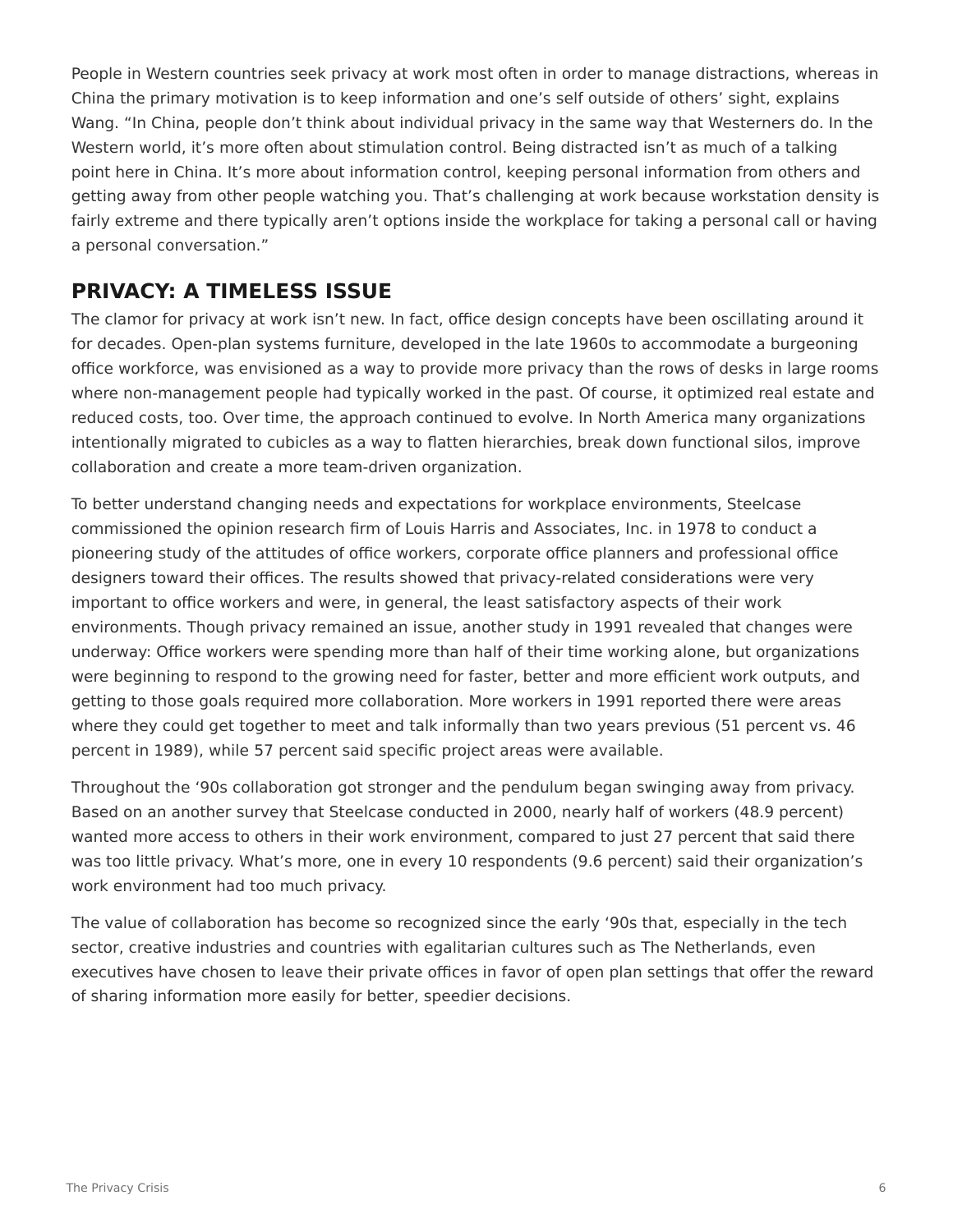Today an estimated 70 percent of office spaces in the United States have some form of open plan, according to the International Management Facility Association. Over time, these workstations have become more open and considerably smaller. In North America, the amount of space allotted per worker has decreased from an average of 500 square feet per person in the 1970s to 225 square feet in 2010 to 176 square feet in 2012, says CoreNet Global, and it's predicted to drop as low as 100 square feet by 2017. At the same time, panel heights have gone down from a standard of 5-6 feet to four feet—or less. And in many offices today, panels have disappeared altogether in favor of open "bullpens" or benching work environments, often used on a shared "hot desking" basis versus individually assigned.

Although technology has made work more mobile, the majority of workers worldwide are still doing most, if not all, of their work in workplaces with still-shrinking personal space and few, if any, accommodations for privacy. Meanwhile, the work they do has become more complex and fasterpaced to meet the imperatives of creativity and innovation that rule today's economy.

### **"There really is no one-size-fits-everybody-all-the-time solution. Privacy encompasses many different needs and behaviors."**

**MELANIE REDMAN** | Senior Researcher, Steelcase

How people use space as an extension of culture has been studied in-depth since the early 1960s. An American cultural anthropologist, Edward T. Hall, coined the term proxemics (the study of human spatial requirements and its effect on communication, behavior and interactions) and established it as a subcategory of nonverbal communication. Hall investigated spatial zones based on the amount of distance between others and ourselves: intimate space, personal space, social space and public space. Each is considered appropriate for different situations, and personal space is where people feel comfortable working with others. While the specific distances vary some, each national culture has spatial norms for each of the four zones. In North America, for example, intimate space extends 18 inches from the body, while personal space extends out to 4 feet, social space to 12 feet, and the public zone is beyond that.

Some of the stresses of today's work environments can no doubt be traced to the fact that people's personal space is being compromised. Many are working in environments that routinely bring coworkers close to or even within intimate range, says Taylor. This invasion is not only occurring in physical space. It's also happening digitally when people make video calls on their mobile devices, which puts the other person less than an arm's length away. In contrast, a videoconferencing configuration that situates distributed team members "across a shared table" makes for a much more natural and comfortable exchange among peers.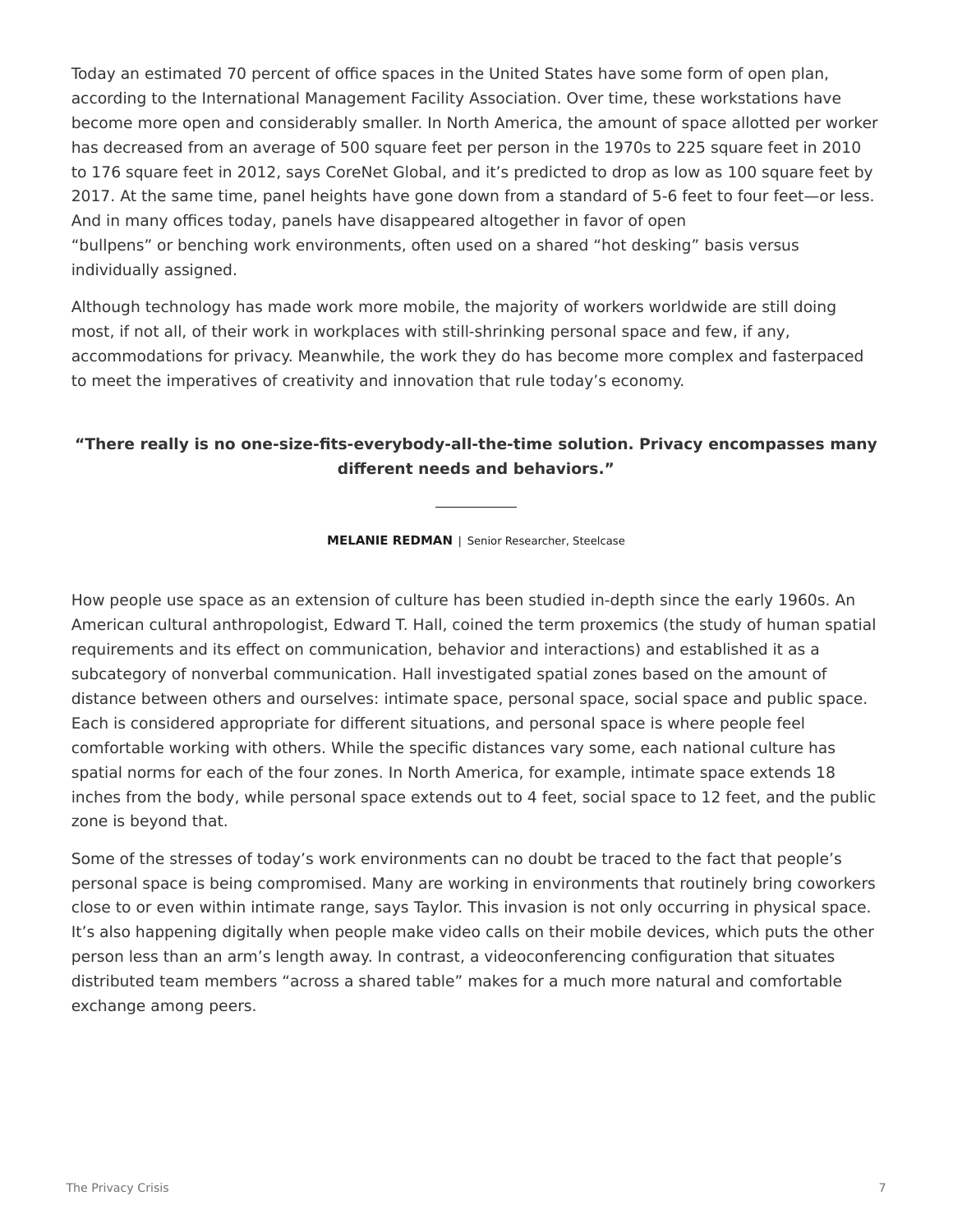### **"As someone who grew up in the U.S.'s deep south and now living in Shanghai, I'm fascinated by how much people are different and how much they are alike."**

#### **WENLI WANG** | Steelcase

Though there are culturally based differences regarding privacy and acceptable ways to achieve it, Steelcase's work with global companies has shown that organizational protocols usually trump nationbased norms fairly quickly, says Redman. "If a company places a high value on collaboration and designs an open, collaborative environment in a location where the local culture doesn't support those behaviors, it may wonder why those local employees don't like their new office," she explains.

Within any given culture, the researchers emphasize, privacy is always ultimately contextual to the individual. This means that the privacy that each person seeks depends on personality, state of mind at the moment and the task at hand. "While a particular environment may provide the stimulation necessary for creative work on one day, that same environment may provide only distraction the next day," says Redman. Moreover, says Wang, Steelcase's research underscored that mental privacy and physical privacy, though often related, aren't necessarily synonymous. "People talked about having their own 'space'—i.e., their own headspace, with the freedom and safety to do and think whatever they want without judament."

## **FIVE PRIVACY INSIGHTS**

"When people say they need some privacy, it can mean very different things. By diving deeper into the experiences that people seek out for privacy, we were able to identify five key insights," says Redman. "As an output of our research, we coded these five key insights into a set of principles for experiencing individual privacy. Examining each of the five principles on its own is a pathway for gaining a deeper understanding of human privacy needs."

By synthesizing findings from academic studies with their own primary investigations, Steelcase researchers identified and defined these five privacy experiences:

### **1. Strategic Anonymity: Being Unknown / "Invisible"**

The ability to make yourself anonymous is a key aspect of privacy, in that it frees you from the restraints incurred through normal social surveillance. Being unknown allows people to avoid interruptions, as well as express themselves in new ways and experiment with new behaviors. The key is that it's strategic—individuals choosing when and why to make themselves anonymous. For instance, when people go to a café to get focused work done, they are often seeking to block the social distractions of the workplace. The low-level vibe of strangers can be just right to stimulate thinking without attention becoming diverted.

Examples: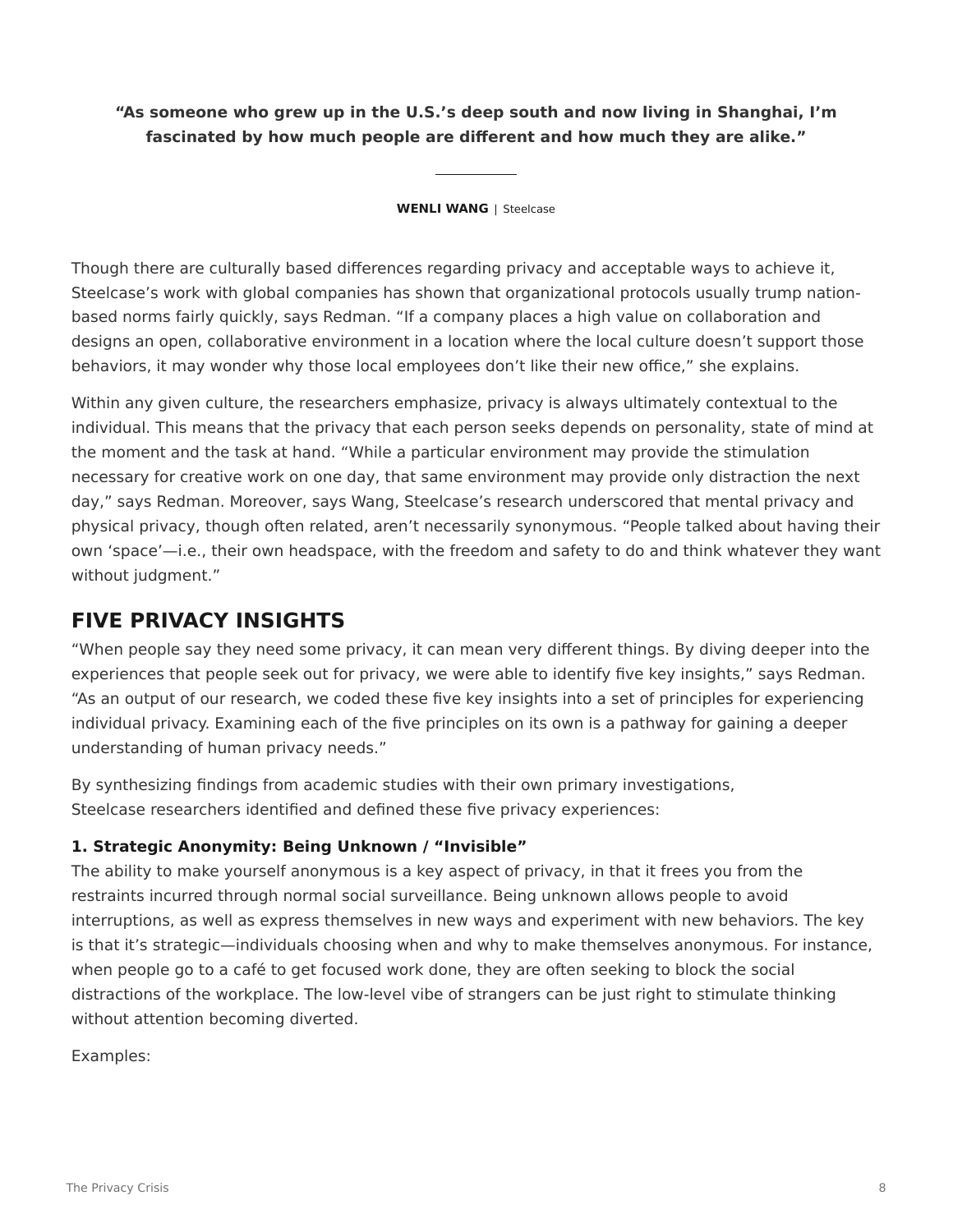- Going to work at a café or other place where you're unknown
- Engaging in online discussions using an avatar or handle

#### **2. Selective Exposure: Choosing what others see**

Our innermost thoughts and feelings, our most personal information and our own quirky behaviors can only be revealed if we choose to do so. People choose to reveal some information to certain people or organizations, while revealing different information to others. Identity construction is a well-established concept in the social sciences, recognizing that people represent themselves differently to different people. Today, as personal information is being shared across new channels, people are raising new questions about what's "safe" to divulge. While the decision to share information involves the weighing of benefits and risks, the choice is different for each person. Culture, gender and personality influence the choice through implied permissions or inhibitions, as well as personal comfort. Behaviors that are permitted in one culture—such as naps at work in China or relaxing with wine at lunch in France— may be frowned upon in other parts of the world.

Examples:

- Opting for a telephone call instead of a video conference
- Choosing which personal items to display in a workstation

#### **3. Entrusted Confidence: Confidential Sharing**

Privacy isn't just about being alone. We also seek privacy with selected others. When we choose to share personal information or our emotions with someone else, there is a measure of trust involved—an assumption that the other person understands that the shared information isn't for general public consumption. There are many instances in daily work when small groups—two or three people—want to confer. But in today's mostly open-plan workplaces, it's difficult to find places where such conversations can occur without being scheduled. In too many cases, this reality translates to lost opportunities.

Examples:

- Discussing a personal situation with a colleague
- Being in a performance review with your manager

### **4. Intentional Shielding: Self Protection**

Personal safety isn't just about protection from physical harm. There is a strong psychological component, as well. The feeling of personal invasion that people report after a home break-in indicates the close connection between personal territory and sense of self. We take active measures to protect ourselves from such intrusions. Though less traumatic than a theft of personal belongings, people experience similar feelings of invasion at work and seek ways to protect themselves from distractions and prying eyes. Self protection may also involve developing a point of view without the distracting influence of groupthink so that, when the group comes together to collaborate, individuals can bring stronger, more compelling insights to the challenges at hand.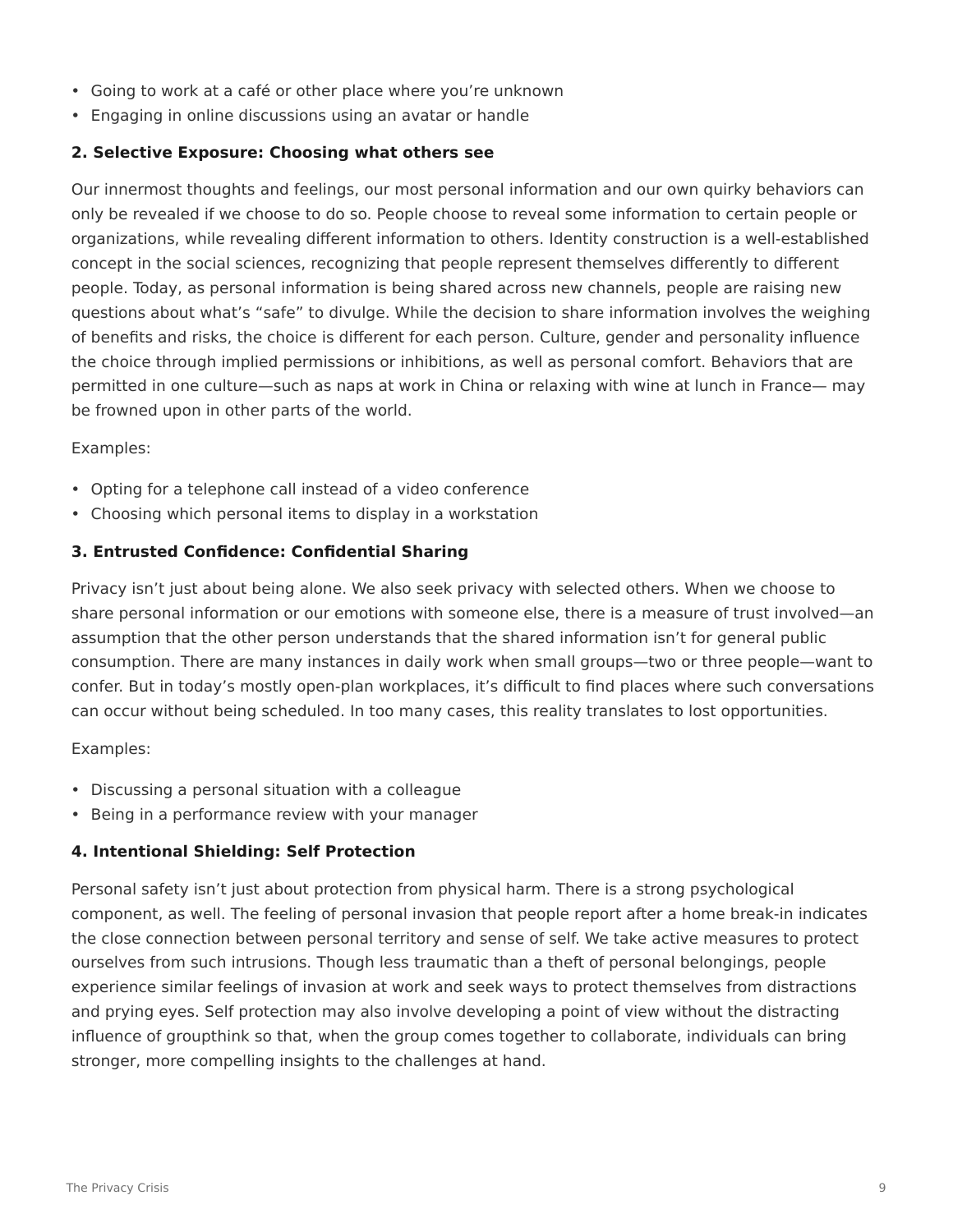### Examples:

- Wearing headphones to block out, audio distractions
- Sitting with your back against a wall
- Hiding your computer screen

### **5. Purposeful Solitude: Separating Yourself**

Isolation is a state of mind—it's possible to feel isolated from a group while that group surrounds you. But solitude is physical: intentionally separating from a group to concentrate, recharge, express emotions or engage in personal activities. People in individualistic cultures, such as the United States, may take times of solitude almost for granted, but even within a collectivist culture, such as China, being alone sometimes is a fundamental need.

Examples:

- Finding an enclave
- Going outside
- Sitting in the farthest empty corner of a large room

## **THE PRIVACY PARADIGM**

As the researchers synthesized their work, it became clear that supporting people's privacy needs in the workplace requires a diversity of environments.

"There's a tendency to think about privacy primarily in terms of the private office. This paradigm has been embedded in workplace design," says Flynn. "Our research confirmed that people seek privacy for various reasons and they want it for a variety of timeframes. Sometimes it might mean finding a place to sit down and focus for an hour, sometimes it might mean just being quiet for 20 minutes between crazy meetings to calm the mind and still your thoughts. We see opportunities to reinvent private spaces within the entire workplace landscape, to offer spaces that can be very personal and personalized for someone when they need it. Having choices and some control over your experiences at work is really key for people's wellbeing and performance."

"Privacy isn't always about four walls and a door." says Redman. "You can have a measure of privacy with two walls, you can have privacy in open spaces. It depends on what kind of experience you're looking for."

**"What's been overlooked in the push for collaborative work is the value of individual time."**

**DONNA FLYNN** | Steelcase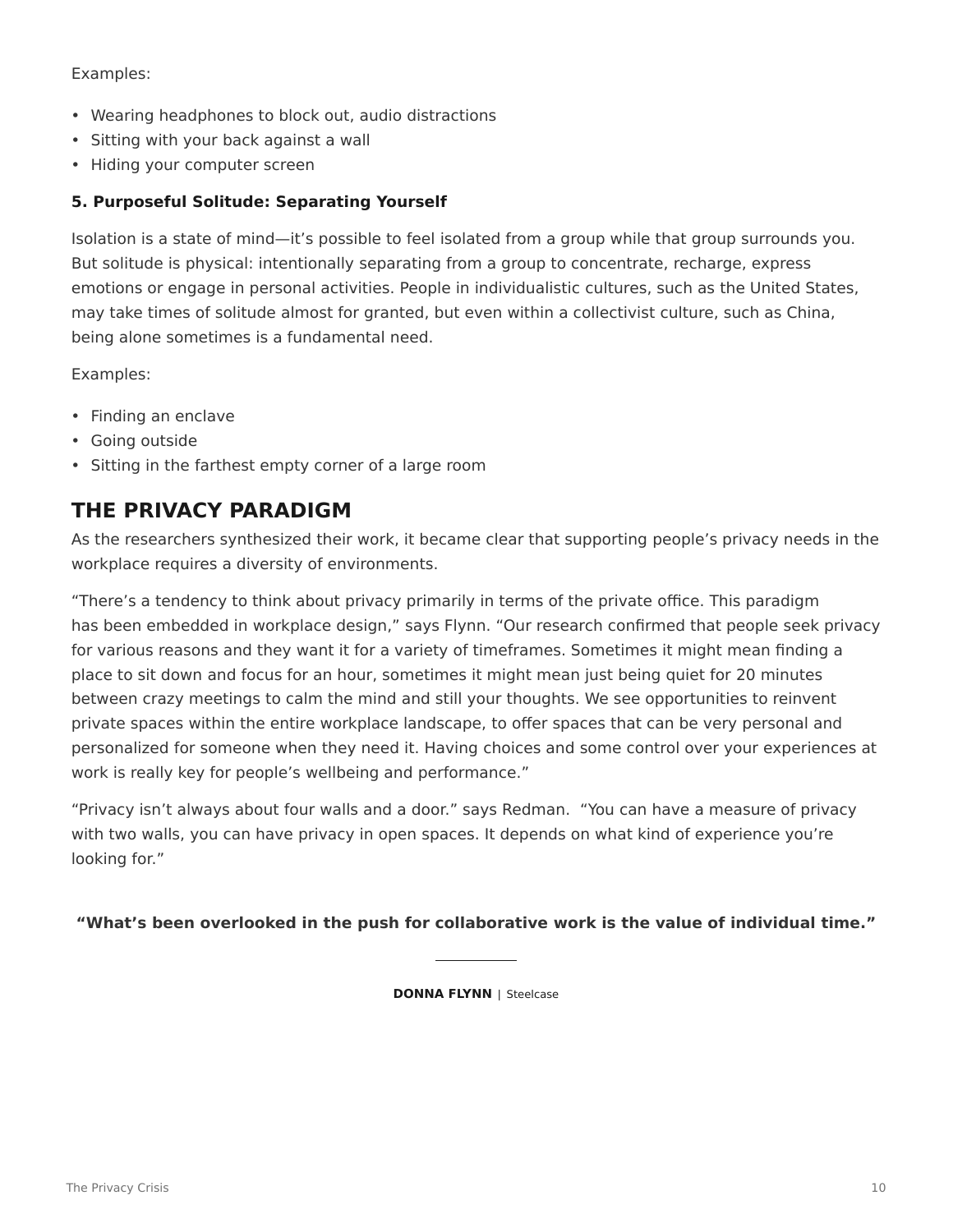Even if not enclosed, informal settings that attend to human needs in obvious ways can feel more private than impersonal, institutional environments. Something as simple as high-back lounge seating can envelope a person in a semi-private cocoon.

For most workers, privacy needs ebb and flow throughout the day as they toggle between collaboration and tasks that require shallow individual focus, such as routine emailing, and those that require deep individual focus, such as analyzing data or creating something new. Mihaly Csikszentmihaly is prominent among psychologists who say humans are wired to seek deep absorption in complex challenges, achieving a state of consciousness that he described as flow. Of course, for individuals and teams, privacy alone can't ensure flow, but the lack of privacy can obviously prevent it.

As much as people are wired for individual achievement, they're also wired to crave collaboration. Working in privacy all the time can have as many negative impacts on performance as always working in collaboration, and also carries as many health risks as smoking, says David Rock.

Social interactions are a delicious thing to the brain…," he explains. "Your brain loves interaction with people, it's a very important part of keeping ourselves alive."

Because our brains are deeply social, if someone walks past our desk, we can't help but look up, he notes. "It's a knee-jerk reaction. So whether it's someone walking past your desk or someone sending you an email, these distractions are much too powerful to avoid. So we need to create time and space to switch these things off and do deeper thinking… If we talk about pure collaboration, we see it's actually about being able to come together and make thinking visible, and also being able to go away and do quiet work and then come back together. So the opportunity is to be able to reflect and then regroup, reflect and regroup."

Because human needs for privacy and togetherness are yin and yang —essentially different but also complementarily linked —there is no single type of optimal workspace.

"What's been overlooked in the push for collaborative work is the value of individual time in contributing to the collaborative effort," says Flynn. "The value of collaborative work isn't going away. Our research has shown that when you have diverse minds coming together to solve a problem, you tend to solve that problem with a higher-quality solution. But we need to recognize that collaboration 8-10 hours a day is going to lead to burnout. The way to support people is to provide the ability to move between individual time and collaborative time, having that rhythm between coming together to think about a problem and then going away to let those ideas gestate. That's a really important, basic human rhythm."

"We need to find the balance between the two ends of the spectrum," she continues. "The future is really in that balance because people are going to continue to be mobile, people are going to continue to be augmented by technology and that's going to drive the need for even more individual choicemaking across the spectrum."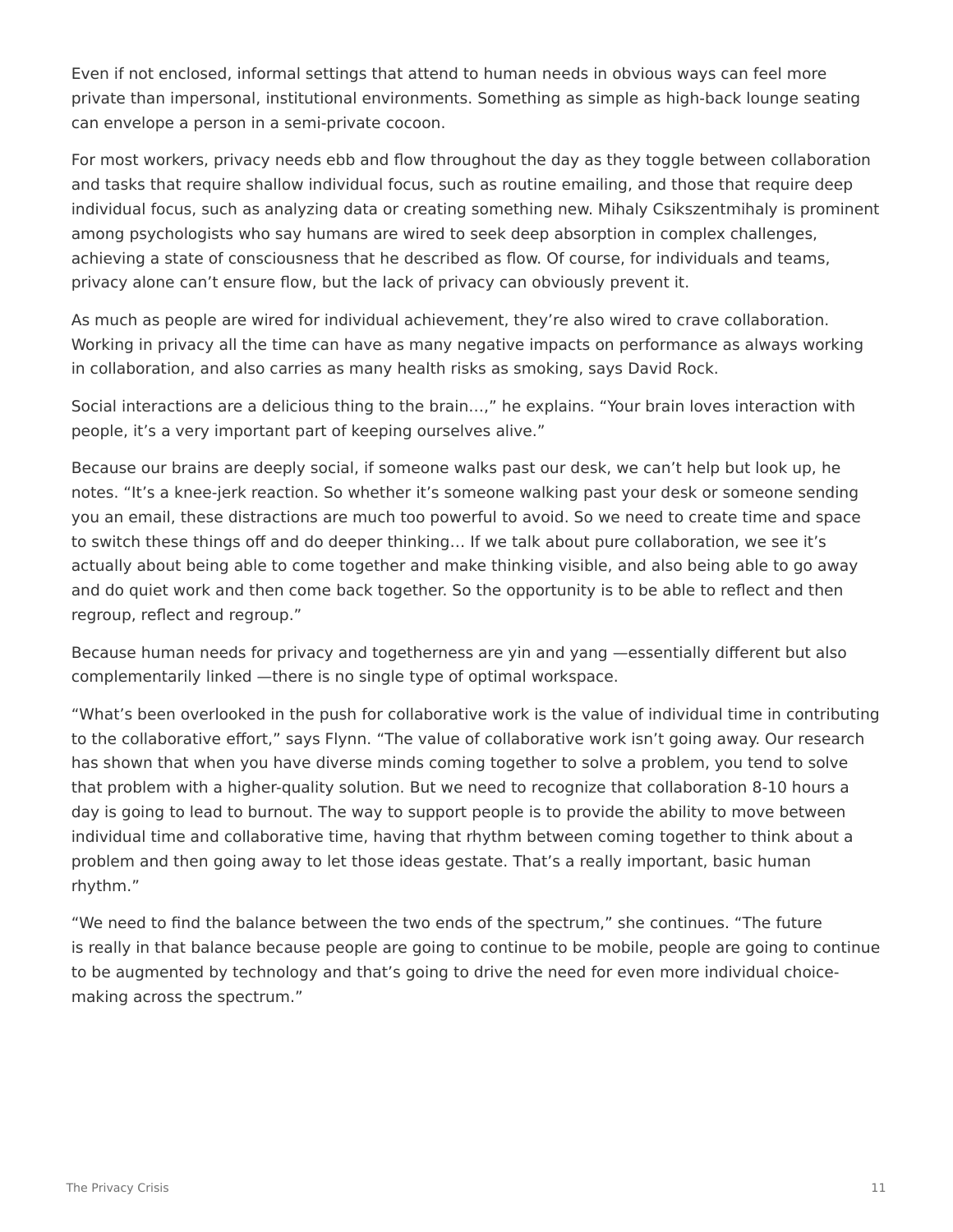**"The way to support people is to provide the ability to move between individual time and collaborative time, having that rhythm between coming together to think about a problem and then going away to let those ideas gestate."**

**DONNA FLYNN** | Steelcase

## **CREATING A NEW ECOSYSTEM**

A challenge for enterprises today is understanding people's individual needs in the workplace. Especially because we're now saturated with technology connections as well as in-person connections, most of today's workers are operating in a dense informational landscape. Gaining the broad perspective of collaborative work is more important than ever. At the same time, this intensity makes having places for private refuge more important, too.

**People are social creatures. We don't like to be ostracized. So when we're in a group setting, our brains will easily change our minds to agree with others. That's a danger of constant collaboration. It's very important to also give people the chance for privacy, so they can form their own ideas to bring to the group.**

#### **MELANIE REDMAN**

Achieving the right balance between privacy and collaboration is fundamentally about empowering individuals with choices and some measure of control over their environment.

No single type of work environment can provide the right balance between collaboration and privacy. But when workers can choose from a palette of place —an ecosystem of interrelated zones and settings that support their physical, cognitive and emotional needs —they can draw inspiration and energy from others as well as be restored by the calm of privacy.

Finally, the workplace needs to accommodate for a palette of presence —to allow teams to connect easily both in person and over distance through technology-based communication options to match their collaboration needs and their privacy boundaries.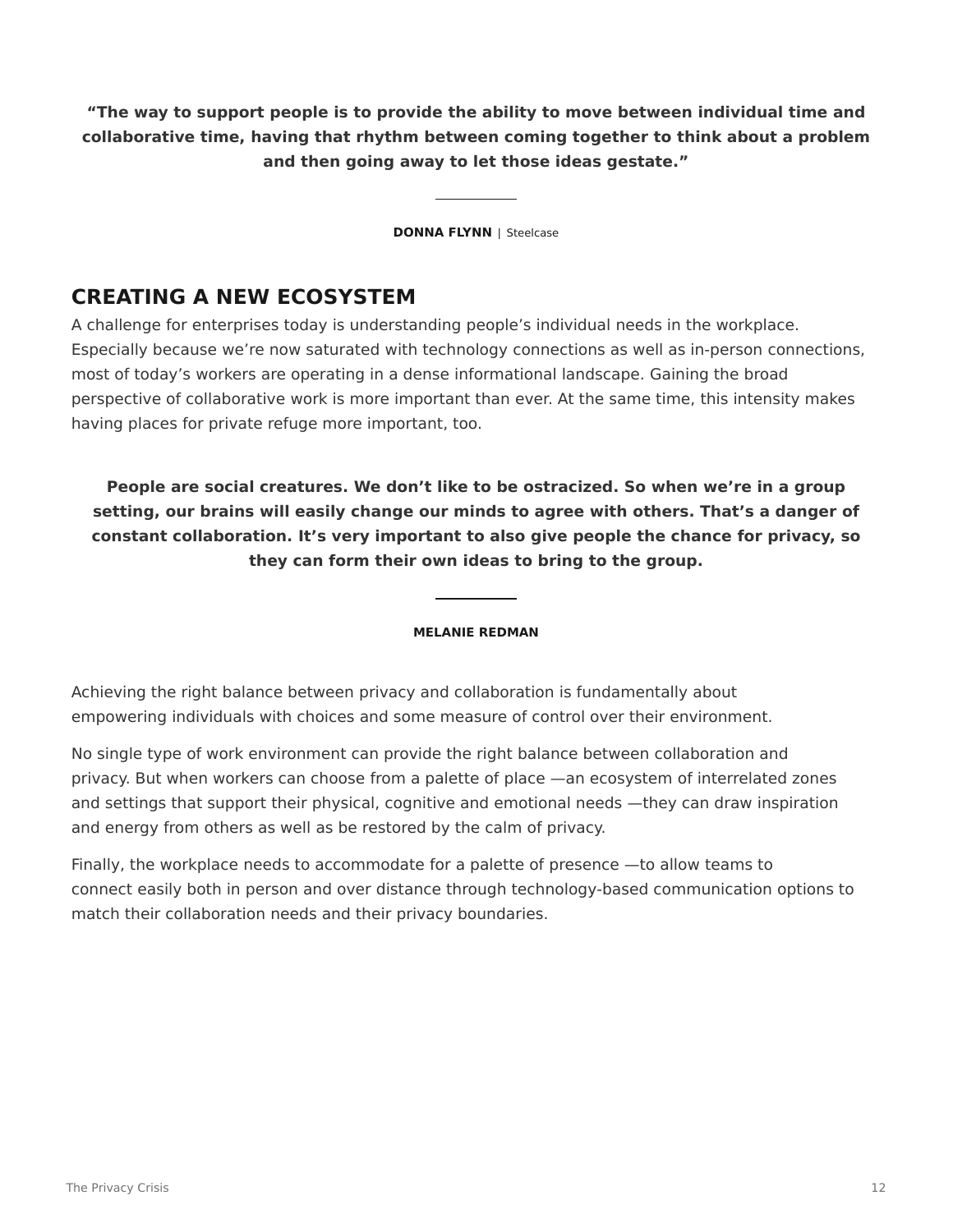Insight from research suggests that fulfilling work is defined by opportunities and experiences that enable people to do their best work, acting alone as well as engaging in collaboration with others. Throughout the world, there's growing awareness that privacy at work shouldn't be rationed as merely a symbol of status or a reward for a select few who are given private offices. Instead, by providing places for moments of privacy for all workers throughout the organization —in every country, every position and every demographic — enterprises can realize significant rewards: higher engagement, stronger collaboration, better productivity, improved worker wellbeing and, ultimately, innovation at the pace and scale that defines business success today.

# **The Privacy Solution**

# **OPTIMIZING YOUR REAL ESTATE TO GIVE EMPLOYEES GREATER CHOICE AND CONTROL**

Although privacy is a universal need in workplaces, personal preferences, spatial contexts and cultural norms are key factors for successfully designing environments for privacy, say Steelcase Advanced Applications designers.

Highly differentiated settings ensure that users can choose their best place based on task, mood and personality, making the experience of privacy personal. Context is a key consideration; the same type of privacy setting can provide very different experiences depending on its adjacency, location and level of exposure to what surrounds it. Context determines what type of boundary will be most successful in any given location and, therefore, how much the spaces will be used. Cultural values and perceptions—both geography-based and organizational—must be respected and enabled within the design.

It's important to keep in mind that boundaries to private spaces can be open, shielded or enclosed, to support individuals working alone or together in teams. In addition to having spaces for personal retreat, being able to have private conversations or do focused work together are important dimensions of workplace privacy; meeting the full range of privacy needs requires providing for pairs or small groups as well as individuals. Planning should also recognize that, when supported by strong organizational protocols, personal privacy can be achieved in designated "together" spaces.

# **PRIVACY DISTRIBUTION FRAMEWORK**

Inspired by our research, we have identified several different planning approaches that solve for privacy within a workplace floor plan. The best option for any organization depends on its culture, workforce mobility strategy, processes, protocols and real estate holdings:

### **Distributed Model**

Distributed private spaces embedded throughout a workplace provide on-demand privacy experiences, in which workers can switch between collaborative and focused modes of work rapidly with the convenience of readily available "escape places." Adjacency to traffic paths is a key attribute of this approach, and quantity and variety are other important considerations.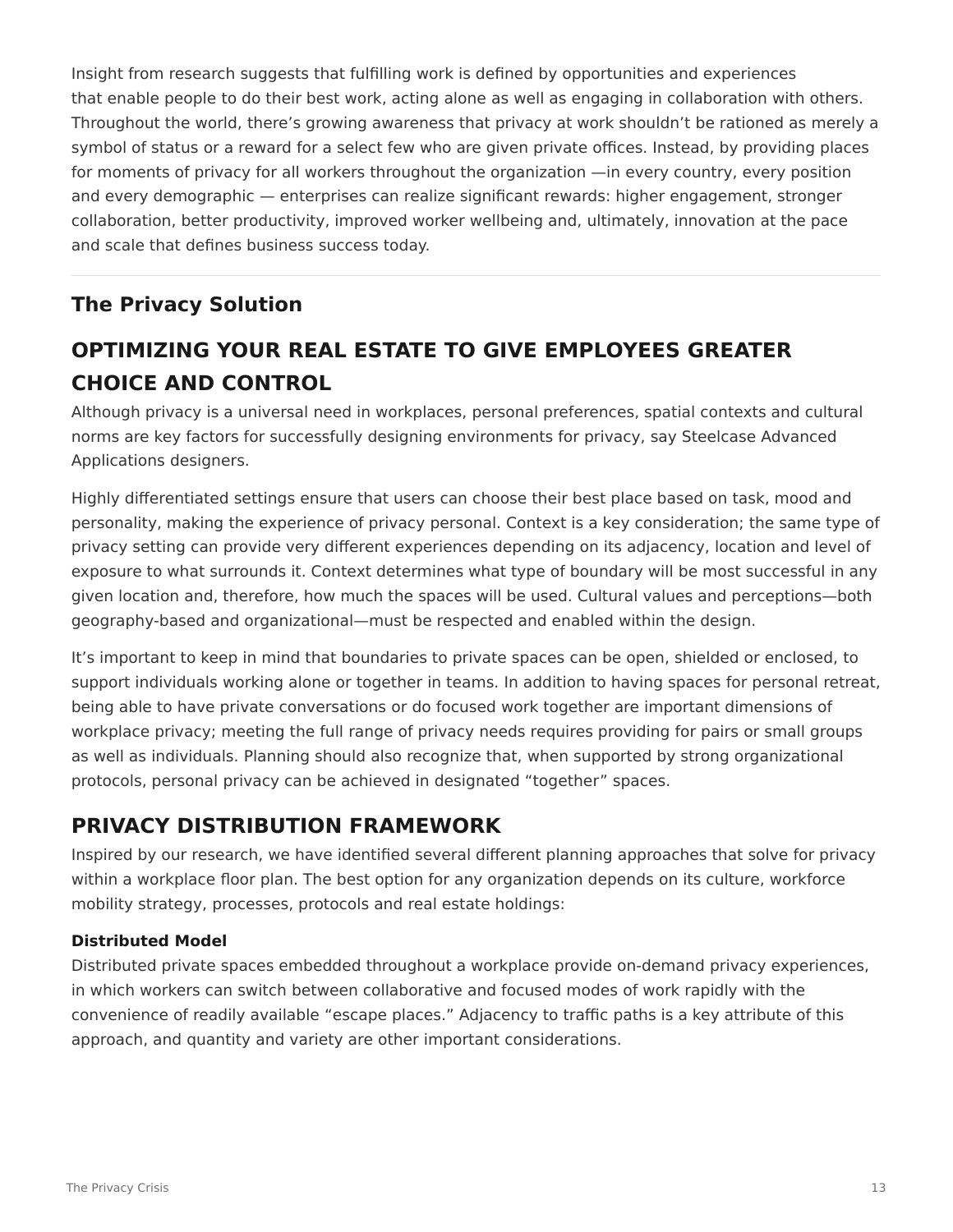### **Distributed Model.**

### **Zone Model**

A separate zone space serves as an exclusive privacy hub, much like the quiet zone of a library. This approach supports planned, longer-duration privacy experiences with a portfolio of settings. In addition to variety, the success of a destination space depends on users' respect for privacy protocols that reflect the organization's commitment to its importance.

### **Zone Model.**

A combination of the distributed and zone models provides the best of both approaches: convenient access to on-demand privacy and the ability to plan ahead for guaranteed privacy as needed.

## **PRIVATE ENCLAVES**

These three small individual private spaces provide a range of solutions that support the varied modal transitions in a worker's day. Intended for short-term use, they offer a place to get away for rejuvenation or to connect virtually with others. The adjacency to the work zone offers easy access to support spontaneous needs. The range of products provide a relaxed posture in the lounge settings with support for your personal device or belongings. And the media:scape Kiosk provides a high-tech connection and sharing capability.

- **Boundary:** Enclosed
- **Enclosed:** Deep focus, Rejuvenation
- **Privacy Modes:** Deep focus, Rejuvenation
- **Posture:** Lounge/Prone, Stool/Stand
- **Privacy Principle:** Selective Exposure, Entrusted Confidence, Intentional Shielding
- **Products Shown:** V.I.A., Coalesse Wing Chair, Regard, Details Soto, media:scape Kiosk

# **1.1 PROJECT SPACE**

A shared camp for dyadic work. With a quick switch between task focused work and informal lounge connection this space is very hard working and available when needed.

This space is shared and available for users to schedule for short or long durations. The users can own and manage their surroundings when needed with the technology to share seamlessly integrated.

The walls support amplification that optimizes sharing and team work while the lounge offers a place to extend the collaboration in a more informal way. The walls provide a boundary to protect the team while allowing connection to the open office space.

- **Boundary:** Shielded
- **Privacy Modes:** Deep Focus, Shallow Focus
- **Posture:** Lounge/Prone, Task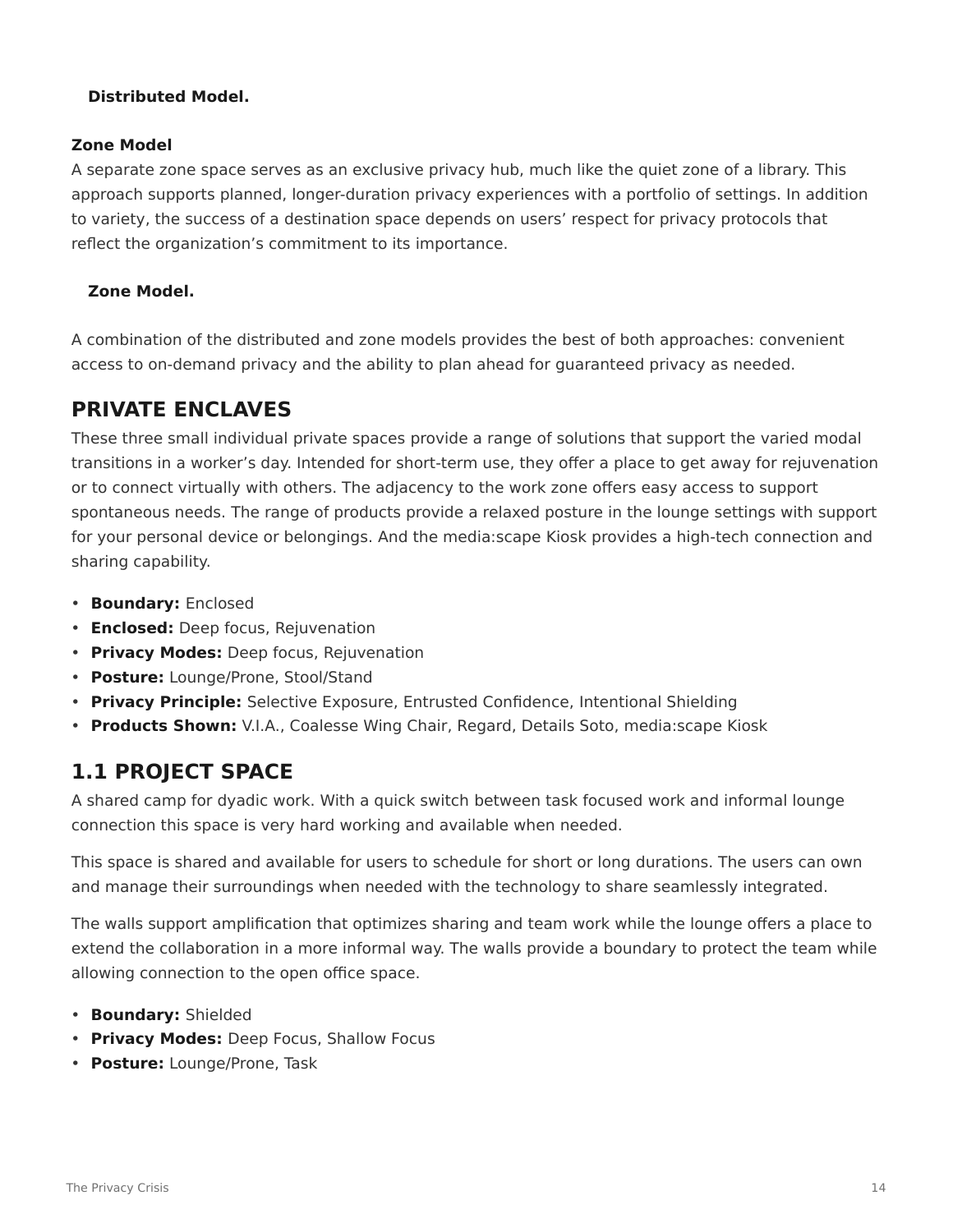- **Privacy Principle:** Entrusted Confidence, Intentional Shielding
- **Products Shown:** V.I.A., FrameOne, Gesture, Details Worktools Soto, turnstone Campfire, turnstone Depot/Big Depot

## **CONFERENCE ENCLAVE**

A private place to connect virtually to one or many. This space is tailored to the individual and allows the user to be fully immersed in the meeting with easy access from the workspace.

The technology is optimized for 1-2 people to be on video. The posture and step in and out access supports meeting needs for short meetings.

The media:scape offers quick amplification and content sharing with power access. The work surface supports the users materials with a secondary surface for personal items. A [modern stool](https://www.steelcase.com/products/stools/) could be included for longer duration of go without for quick connections. Lighting can be used as a signaling device.

- **Boundary:** Enclosed
- **Privacy Modes:** Deep Focus
- **Posture:** Task, Stool/Stand
- **Privacy Principle:** Selective Exposure, Intentional Shielding
- **Products Shown:** V.I.A., Gesture, media:scape Kiosk, Elective Elements, Airtouch, FlexFrame

# **PERSONAL RETREAT**

Inspiring I space that offers the ability to get away without going away, supporting mindfulness and authenticity for an individual.

With a shield to the adjacent nomadic camp the user can gain a quick reprieve, get comfortable and focus or allow the mind to wander. User has control over their visibility, access to others and choice of where to work, The space supports bringing your own technology, or simply unplugging for short term use.

The panels offer a boundary, screening interruption from adjacent work areas. The chair provides lounge posture, with a swivel base and storage in the ottoman. The storage is a place to drop your belongings with easy access and a wardrobe for coat storage. The lighting is adjustable for task use.

- **Boundary:** Shielded
- **Privacy Modes:** Shallow Focus, Rejuvenation
- **Posture:** Lounge/Prone
- **Privacy Principle:** Intentional Shielding, Purposeful Solitude
- **Products Shown:** Answer, Elective Elements, Dash, Coalesse Massaud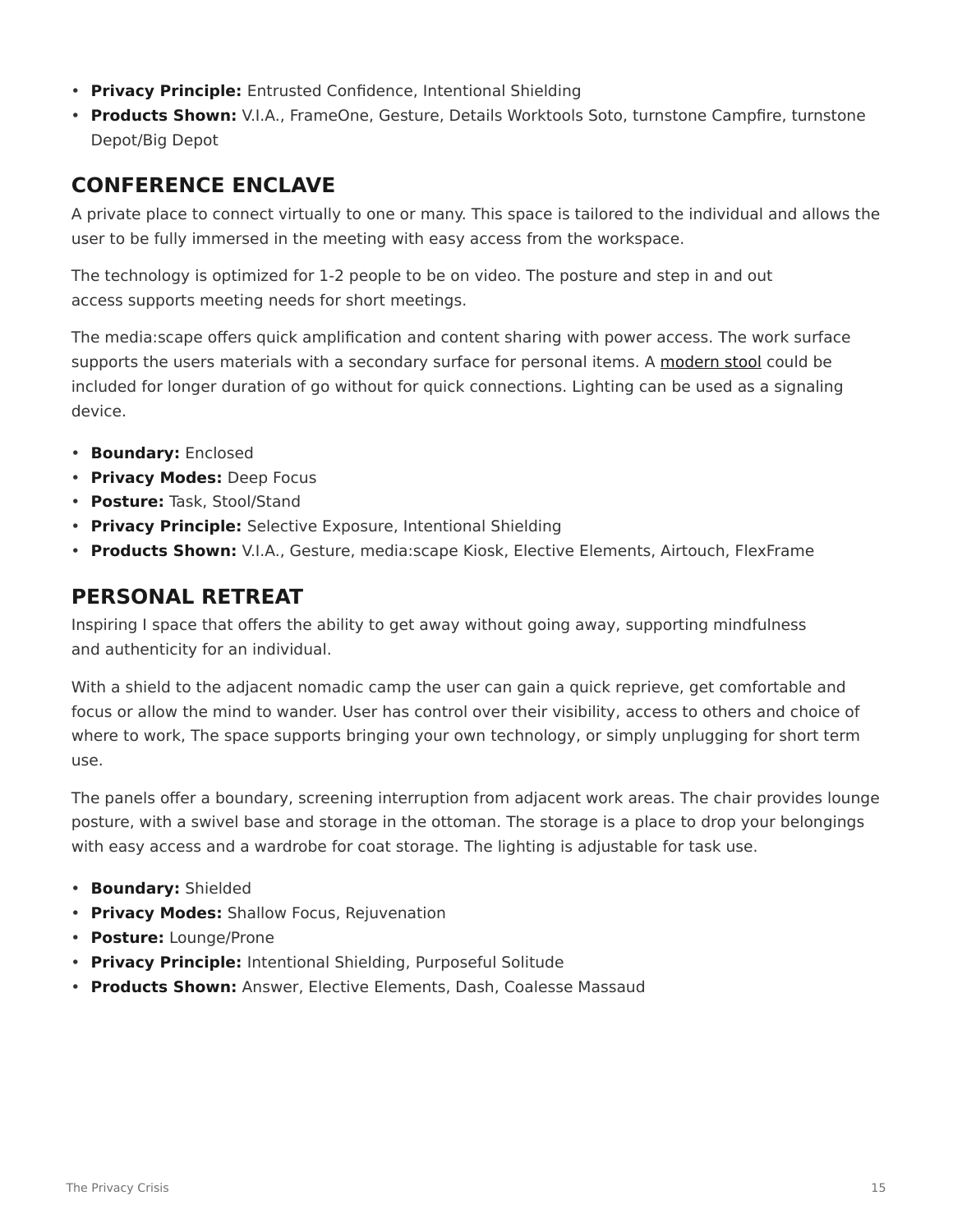# **SHIELDED CONVERSATION LOUNGE**

Easily accessible, this is a place for 2-6 people to have a quick conversation without disrupting others. The canopies help contain sound, plus create visual and territorial separation from the rest of the work group. Lounge seating is comfortable and informal, and tables support personal devices and other necessary items.

- **Boundary:** Shielded
- **Privacy Modes:** Shallow Focus
- **Posture:** Lounge/Prone
- **Privacy Principle:** Entrusted Confidence, Intentional Shielding
- **Products Shown:** media:scape Lounge, Coalesse Lagunitas

# **CONNECT HUB**

Face-to-face conversation and confidential content-sharing are optimized in this enclosed enclave adjacent to a gathering space. Workers control the lighting and sound levels within the space. Integrated power [distribution solutions](https://www.steelcase.com/products/power-flooring/) in the lounge seating accommodates personal technology devices, and their digital content can be shared on a wall-mounted monitor.

- **Boundary:** Enclosed
- **Privacy Modes:** Deep Focus, Shallow Focus
- **Posture:** Lounge/Prone
- **Privacy Principle:** Entrusted Confidence, Intentional Shielding
- **Products Shown:** V.I.A., c:scape, Regard

## **PRIVACY ZONE 1**

With a library vibe, this area provides spaces where workers can go to read, reflect, rejuvenate or do focused work. Informal spaces with lounge seating and wood storage create quiet retreats. Enclosed spaces offer even greater separation and privacy.

Products shown:

- **Open:** Coalesse Massaud, Coalesse Lagunitas, Elective Elements
- **Shielded:** Coalesse Massaud, Elective Elements, Coalesse Lagunitas
- **Enclosed:** c:scape, Coalesse Trees, Coalesse Joel, Coalesse Denizen, Details Walkstation, Regard, V.I.A.

## **PRIVACY ZONE 2**

Spaces for focus and concentration retain a sense of energy through proximity and transparency to colleagues. Individual workstations with screens to minimize distractions are available for focused work. For greater privacy there are enclosed and semi-enclosed spaces for one or two people. A nearby lounge space supports more relaxed postures and contemplation.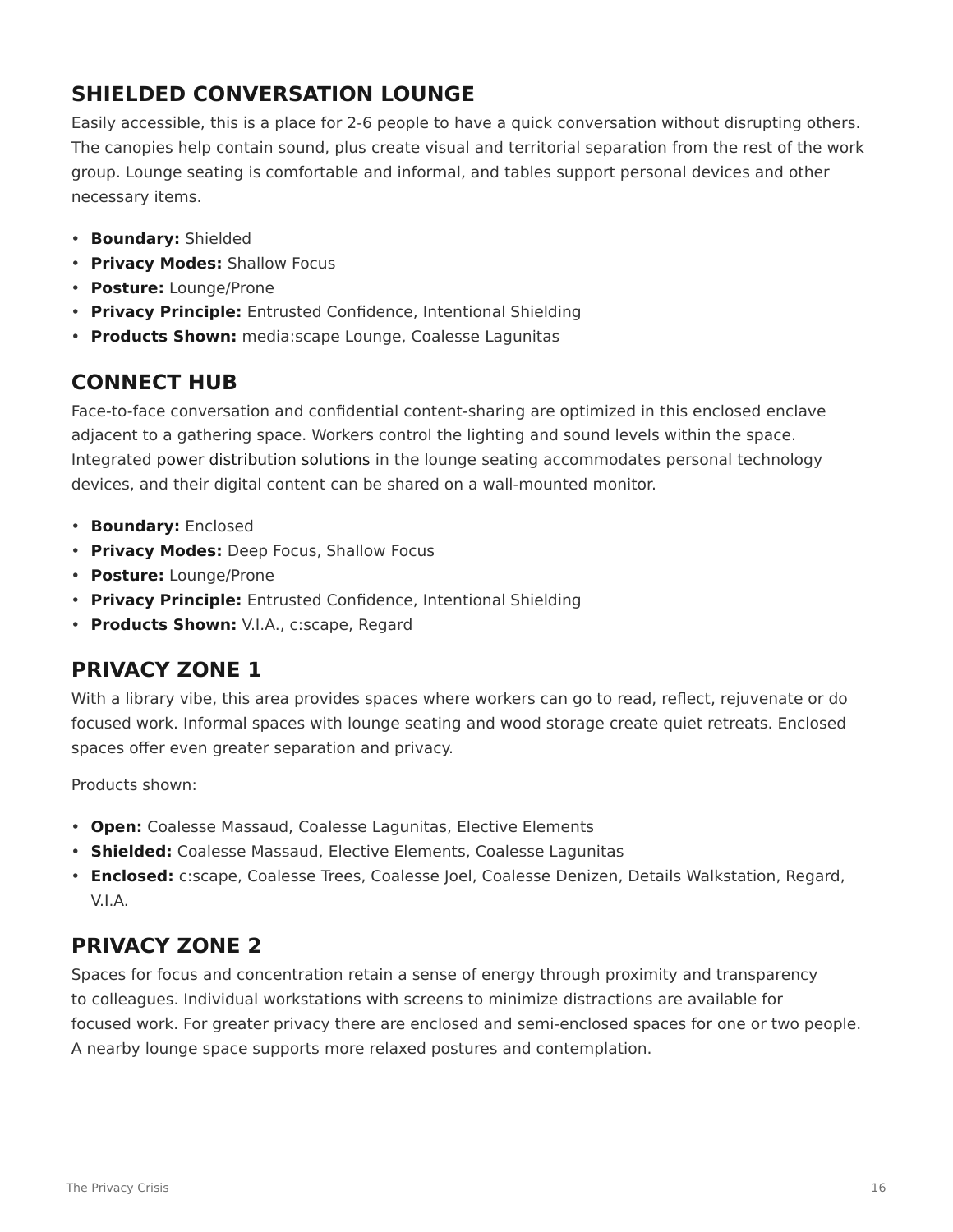Products shown:

- **Open:** cobi, Elective Elements, turnstone Bivi, turnstone Depot/Big Depot
- **Shielded:** Coalesse Lagunitas, Universal Tables, V.I.A.
- **Enclosed:** V.I.A.

# **PRIVACY ZONE 3**

Privacy is all about choice, and this zone offers a broad range of visual, acoustical and territorial privacy options. People can select from a variety of different spaces, including a fully enclosed Susan Cain Quiet Space (Green Room) and shielded nooks and individual workstations for deep focus.

Products shown:

- **Open:** Elective Elements
- **Shielded:** Answer, AirTouch, Coalesse Lagunitas, Gesture, V.I.A., Soto
- **Enclosed:** Coalesse Lagunitas, Coalese Holy Day Table, V.I.A.

## **Introducing New Research on Engagement + the Global Workplace**

1/3 of workers in 17 of the world's most important economies is disengaged, according to new research from Steelcase. Working with global research firm Ipos, the Steelcase Global Report is the first to explore the relationship between engagement and the workplace.

### **Featured Products**

| +About Steelcase |  |
|------------------|--|
| +Customer Care   |  |
| +Legal Notices   |  |
| +Connect With Us |  |
| +Contact Us      |  |